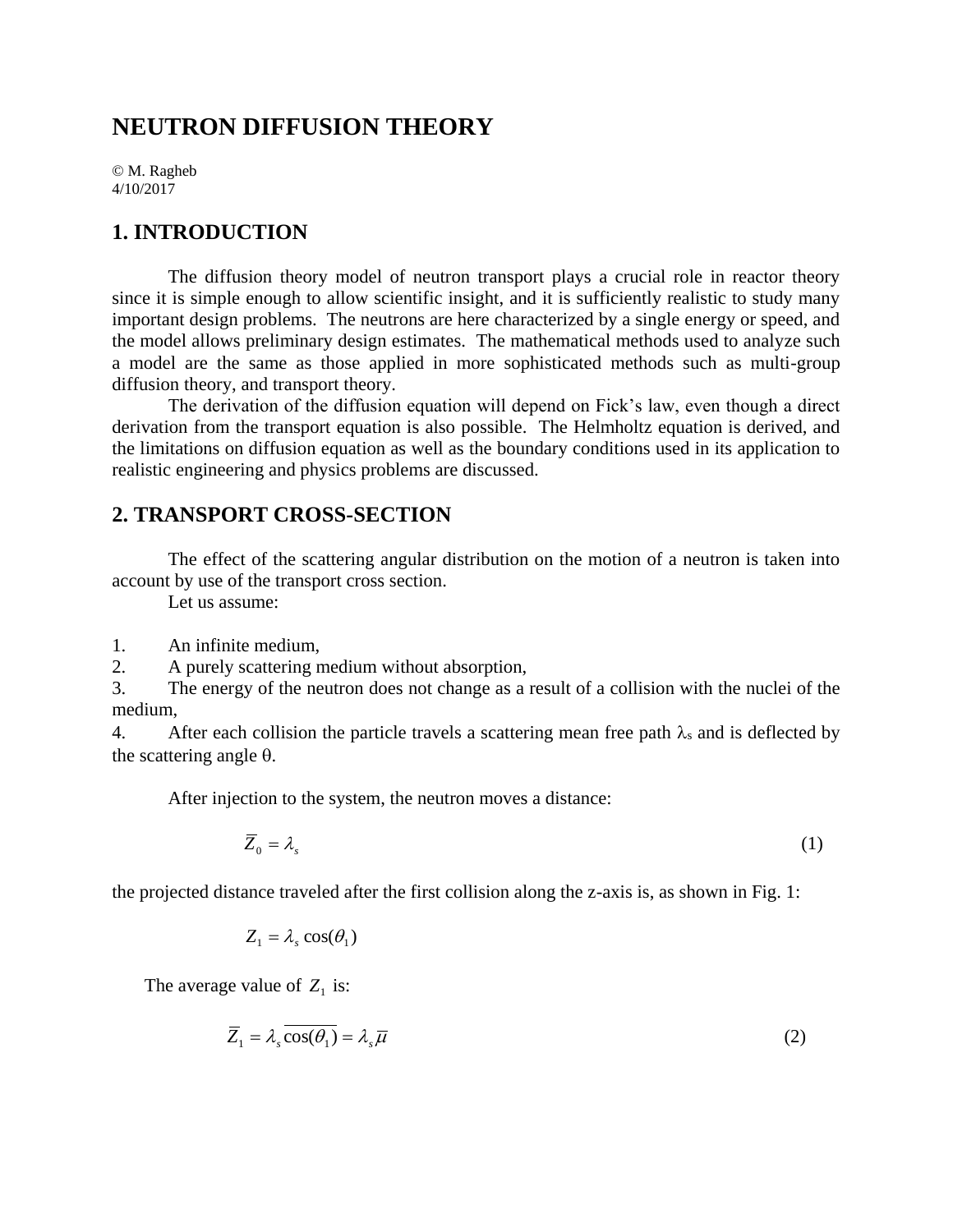where:

and: A is the mass number of the nuclei in the scattering medium.

The distance traveled after the second collision is:

 $Z_2 = \lambda_s \cos(\theta_1) \cdot \cos(\theta_2)$ 

where the azimuthal angle  $(\varphi)$  scattering is isotropic.

2 3*A*  $\overline{\mu}=\frac{2}{\sigma}$ ,



Figure 1. Geometry for the transport of a particle over three collisions.

The average value of  $Z_2$  is:

$$
\overline{Z_2} = \lambda_s \overline{\cos(\theta_1) \cdot \cos(\theta_2)} \approx \lambda_s \overline{\cos(\theta_1)}^2 = \lambda_s \overline{\mu}^2
$$
 (3)

In general, for (n-1) collisions:

$$
\overline{Z_n} = \lambda_s \overline{\mu}^n \qquad \qquad , \text{ for n=0, 1, 2, ...} \tag{4}
$$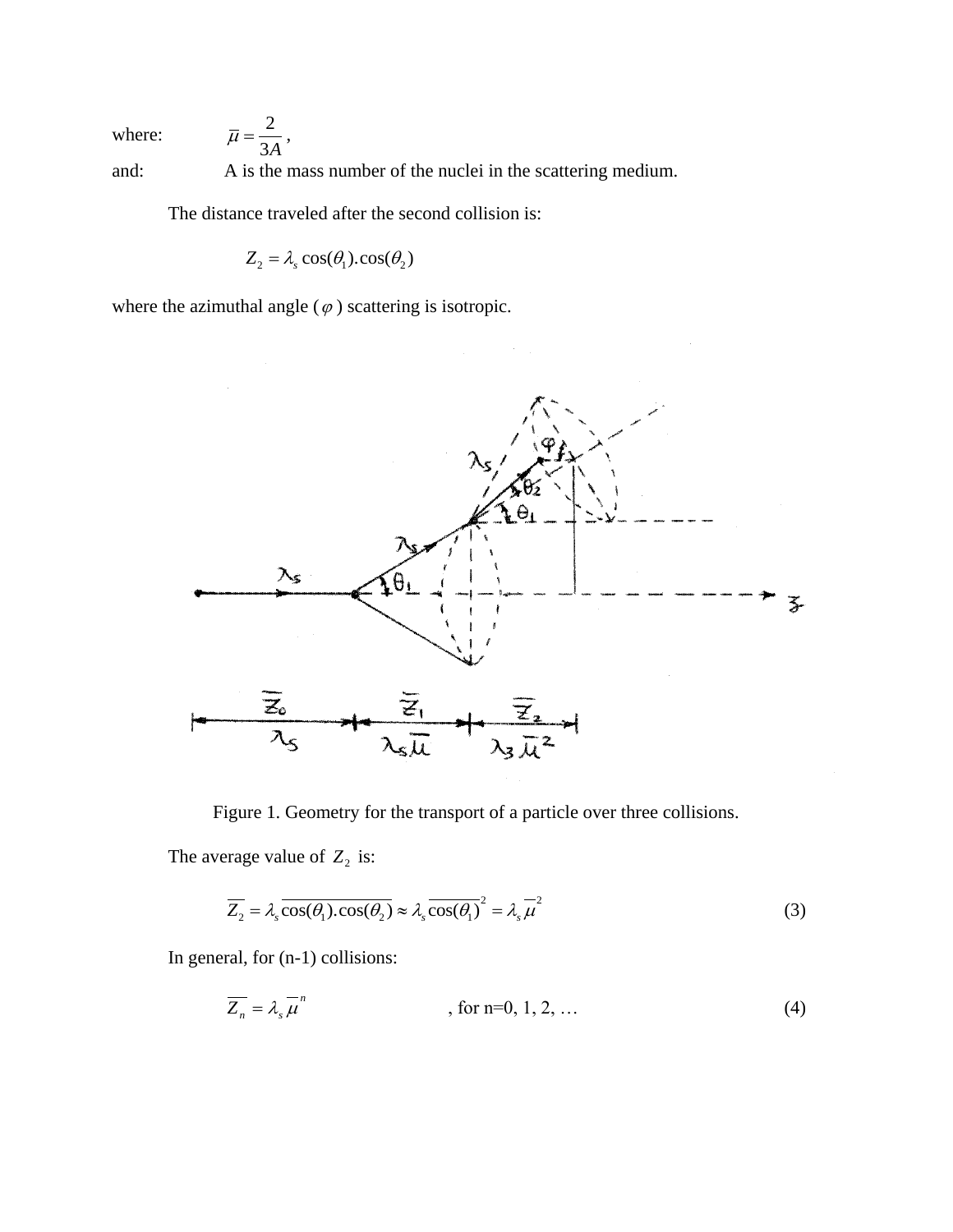Since  $Z_n \to 0$  as  $n \to \infty$ , this implies that the neutron could be scattered in either direction with equal probability, at its next collision. This means the neutron forgets its original direction of motion after a succession of collisions which is characteristic of Markov chains, and having been carried a distance of a transport mean free path:

$$
\lambda_{tr} = \overline{z}_0 + \overline{z}_1 + \dots = \sum_{n=0}^{\infty} \lambda_s \overline{\mu}^n
$$
  
=  $\lambda_s (1 + \overline{\mu} + \overline{\mu}^2 + \dots)$   
=  $\frac{\lambda_s}{1 - \overline{\mu}}$ ,  $\forall \overline{\mu} < 1$  (5)

The transport cross section is defined as:

$$
\Sigma_{tr} = \frac{1}{\lambda_{tr}} = \Sigma_{s} (1 - \overline{\mu})
$$
\n(6)

If absorption is present, we generalize the definition of transport cross section to be:

$$
\Sigma_{tr} = \Sigma_a + \Sigma_s (1 - \mu)
$$
  
=  $\Sigma_t - \Sigma_s \overline{\mu}$  (7)

where  $\Sigma_t$  is the total macroscopic cross section.

### **3. FICK'S LAW AND THE DIFFUSION APPROXIMATION**

The neutron flux  $(\phi)$  and neutron current (I) are related in a simple way under certain conditions. This relationship between  $\phi$  and **J** is identical in form to a law used in the study of diffusion phenomena in liquids and gases: Fick's law.

In Physical Chemistry, Fick's law states that:

"If the concentration of a solute in one region is greater than in another of a solution, the solute diffuses from the region of higher concentration to the region of lower concentration."

The use of this law in Reactor Theory leads to the Diffusion Approximation. Let us make the following assumptions:

- 1. We consider an infinite medium,
- 2. The cross sections are constants, independent of position, implying a uniform medium,
- 3. Scattering is isotropic in the Laboratory (LAB) system,
- 4. The neutron flux is a slowly varying function of the position,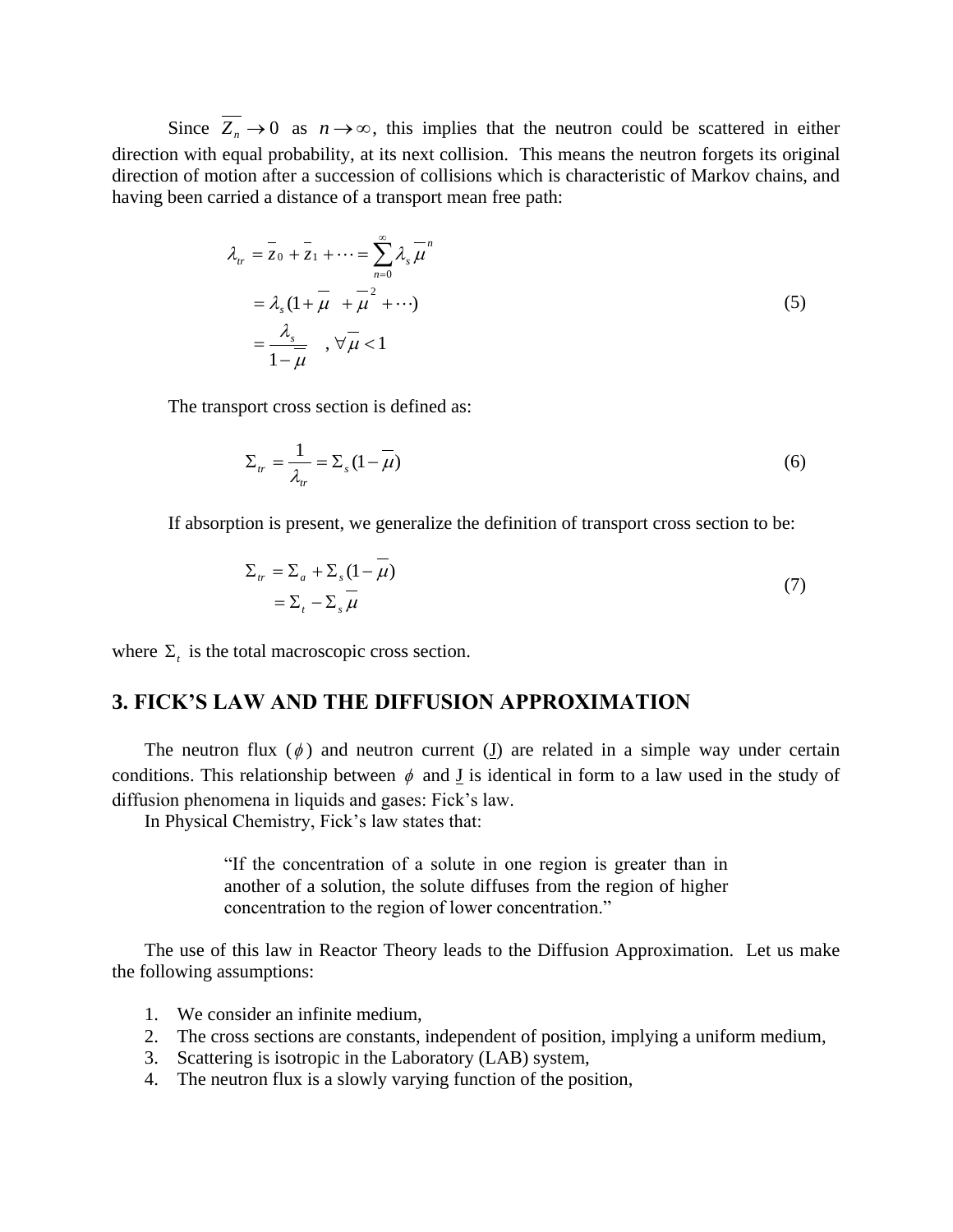- 5. We use a one speed system where the neutron density is not a function of time,
- 6. A steady state system where the neutron density is not a function of time,
- 7. No fission source in the system.

Some of these assumptions will be later relaxed. For instance, the diffusing medium will be taken as finite in size rather than infinite.

We shall attempt to calculate the current density at the center of the coordinate system of Fig. 2. The vector  $\underline{J}$  is given by:

$$
\underline{J} = J_x \hat{i} + J_y \hat{j} + J_z \hat{k}
$$
\n(8)

so that we must evaluate the components  $J_x$ ,  $J_y$ ,  $J_z$ .



Figure 2. Spherical geometry for the derivation of the neutron current and Fick's Law. These net current components can be written in terms of the partial axial currents as:

$$
J_x = J_x^+ - J_x^-
$$
  
\n
$$
J_y = J_y^+ - J_y^-
$$
  
\n
$$
J_z = J_z^+ - J_z^-
$$
\n(9)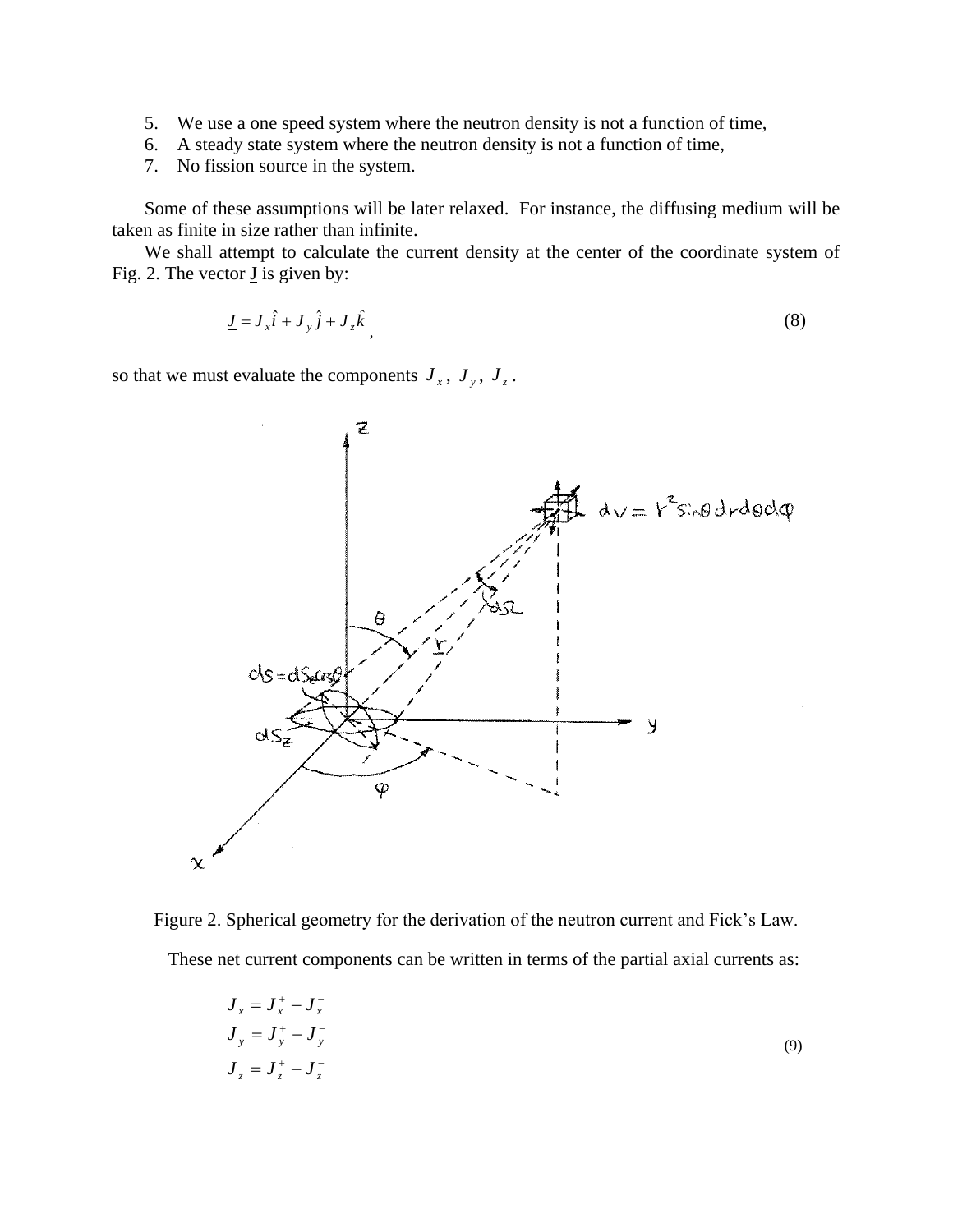Let us concentrate on the estimation of one single component:  $J<sub>z</sub>$  crossing the element of area  $dS<sub>z</sub>$  at the origin of the coordinate system in the negative z direction, as shown in Fig. 2.

Every neutron passing through  $dS_z$  in the x-y plane comes from a scattering collision. Neutron scattering above the x-y plane will thus flow downward through the element of area *dS<sup>z</sup>*

Consider the volume element:

$$
dV = r^2 \sin(\theta) dr d\theta d\varphi \tag{10}
$$

The number of scattering collisions occurring per unit time in the volume element dV is:

$$
\Sigma_s \phi(\underline{r}) dV = \Sigma_s \phi(\underline{r}) r^2 \sin(\theta) dr d\theta d\varphi
$$
\n(11)

where:

.

 $\phi(\underline{r})$  is the particle flux,

 $\Sigma<sub>s</sub>$  is the macroscopic scattering cross section.

Since scattering is isotropic in the LAB system, the fraction arriving to  $dS<sub>z</sub>$  is that subtended by the solid angle  $d\Omega$ , and is given by:

$$
\frac{d\Omega}{\Omega} = \frac{\frac{dS}{r^2}}{4\pi} = \frac{dS_z \cos(\theta)}{4\pi r^2}
$$
(12)

Thus the number of neutrons scattered per unit time in  $dV$  reaching  $dS_z$  after being attenuated in the medium by the exponential factor  $e^{-\Sigma_r r}$  is:

$$
dN = e^{-\Sigma_{t} r} \phi(\underline{r}) \Sigma_{s} r^{2} \sin(\theta) dr d\theta d\varphi \cdot \frac{dS_{z} \cos(\theta)}{4\pi r^{2}}
$$

The partial current  $J_z^-$ 

tial current 
$$
J_z^-
$$
 can now be written as:  
\n
$$
J_z^- = \frac{\int dN}{dS_z} = \frac{\sum_s \sigma^{\pi/22\pi}}{4\pi \int_0^s \int_0^s e^{-\Sigma_r r} \phi(\underline{r}) \sin(\theta) \cos(\theta) dr d\theta d\varphi}
$$
\n(13)

Since  $\varphi(r)$  is an unknown function, we expand it in a Taylor's series assuming it varies slowly with position:

sition:  
\n
$$
\phi(\underline{r}) = \phi_0 + x \frac{\partial \phi}{\partial x}\bigg|_0 + y \frac{\partial \phi}{\partial y}\bigg|_0 + z \frac{\partial \phi}{\partial z}\bigg|_0 + \cdots
$$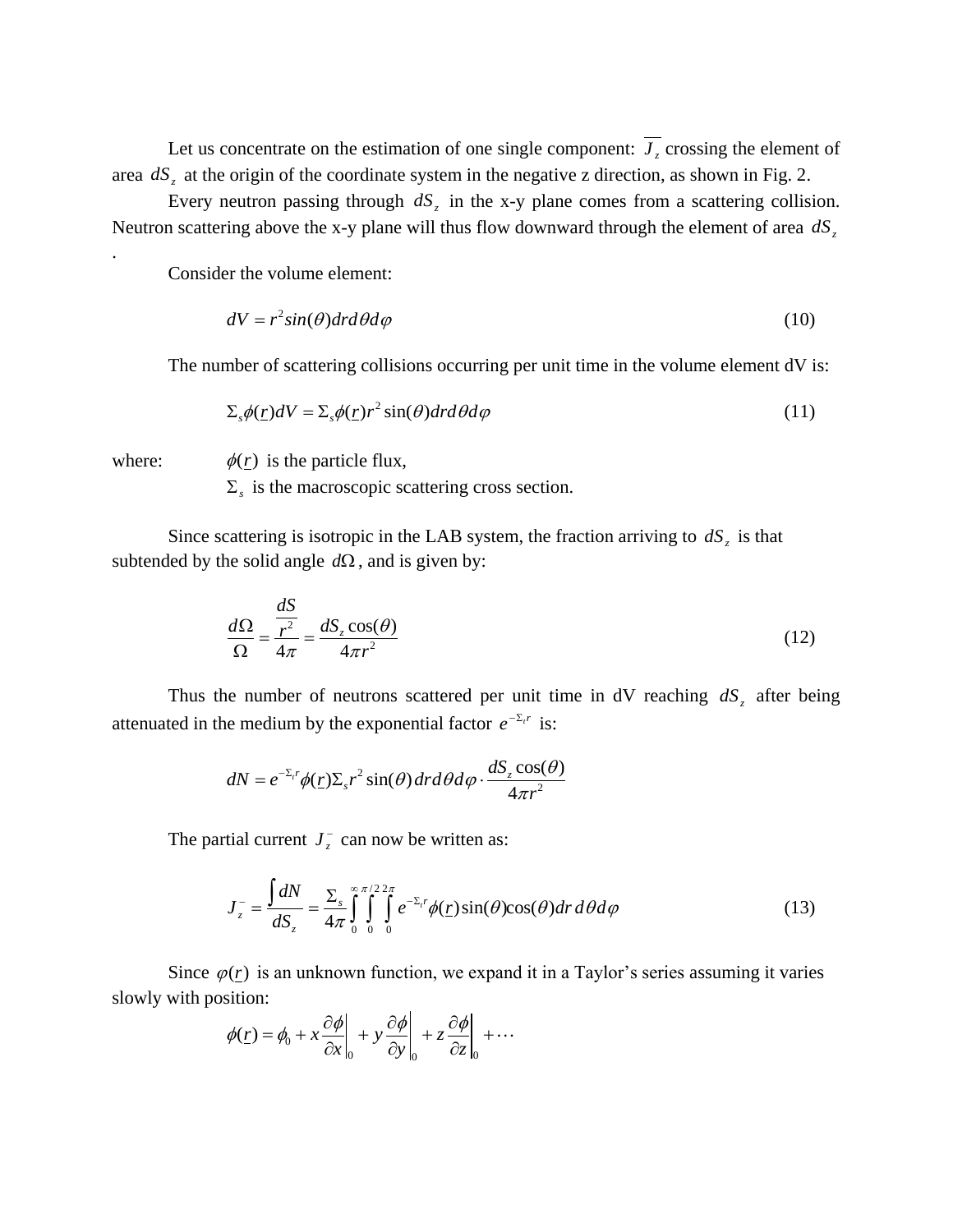Writing x, y, and z in spherical coordinates:  
\n
$$
\phi(\underline{r}) = \phi_0 + r\sin(\theta)\cos(\varphi)\frac{\partial\phi}{\partial x}\Big|_{0} + r\sin(\theta)\sin(\varphi)\frac{\partial\phi}{\partial y}\Big|_{0} + r\cos(\theta)\frac{\partial\phi}{\partial z}\Big|_{0}
$$
\n(14)

Substituting Eq. 14 into Eq. 13, we get,

$$
\phi(\underline{r}) = \phi_0 + r\sin(\theta)\cos(\varphi)\frac{\partial\varphi}{\partial x}\Big|_0 + r\sin(\theta)\sin(\varphi)\frac{\partial\varphi}{\partial y}\Big|_0 + r\cos(\theta)\frac{\partial\varphi}{\partial z}\Big|_0 \tag{14}
$$
\nSubstituting Eq. 14 into Eq. 13, we get,\n
$$
J_z^- = \frac{\sum_s \int_{\alpha}^{\pi/2} \int_{\alpha}^{2\pi} \int_{\alpha}^{\pi/2} e^{-\sum_s r} \left[\phi_0 + r\sin(\theta)\cos(\varphi)\frac{\partial\varphi}{\partial x}\Big|_0 + r\sin(\theta)\sin(\varphi)\frac{\partial\varphi}{\partial y}\Big|_0 + r\cos(\theta)\frac{\partial\varphi}{\partial z}\Big|_0\right] \sin(\theta)\cos(\theta) dr d\theta d\varphi \tag{15}
$$

The terms containing  $cos(\varphi)$  and  $sin(\varphi)$  integrate to zero over the angle  $\varphi \in [0, 2\pi]$ interval, thus:

$$
J_z^{\dagger} = \frac{\sum_s \sigma^{\pi/2} 2\pi}{4\pi \int_0^s \int_0^s \int_0^s e^{-\sum_i r} \left[ \phi_0 + r \cos(\theta) \frac{\partial \phi}{\partial z} \Big|_0^s \right] \sin(\theta) \cos(\theta) dr d\theta d\phi
$$
 (16)

The first term can be evaluated as:

$$
I_1 = \frac{\sum_s}{4\pi} \phi_0 \int_0^{\infty} \int_0^{\pi/2} \int_0^{2\pi} e^{-\sum_t r} \sin(\theta) \cos(\theta) dt d\theta d\varphi
$$
  
=  $\frac{\sum_s}{4\pi} \phi_0 \cdot 2\pi \cdot \frac{1}{\sum_t} \cdot \frac{1}{2}$   
=  $\frac{1}{4} \frac{\sum_s}{\sum_t} \phi_0$ 

The second term also becomes:

$$
I_2 = \frac{\sum_s \partial \phi}{4\pi} \int_0^{\infty} \int_0^{\pi/2} \int_0^{2\pi} r e^{-\sum_i r} \sin(\theta) \cos^2(\theta) dr d\theta d\varphi
$$
  
=  $\frac{\sum_s \partial \phi}{4\pi} \frac{\partial \phi}{\partial z}\Big|_0^{\infty} \cdot 2\pi \cdot \frac{1}{\sum_i^2} \cdot \frac{1}{3}$   
=  $\frac{1}{6} \frac{\sum_s \partial \phi}{\sum_i^2} \frac{\partial \phi}{\partial z}\Big|_0^{\infty}$ 

Thus Eq. 16 becomes: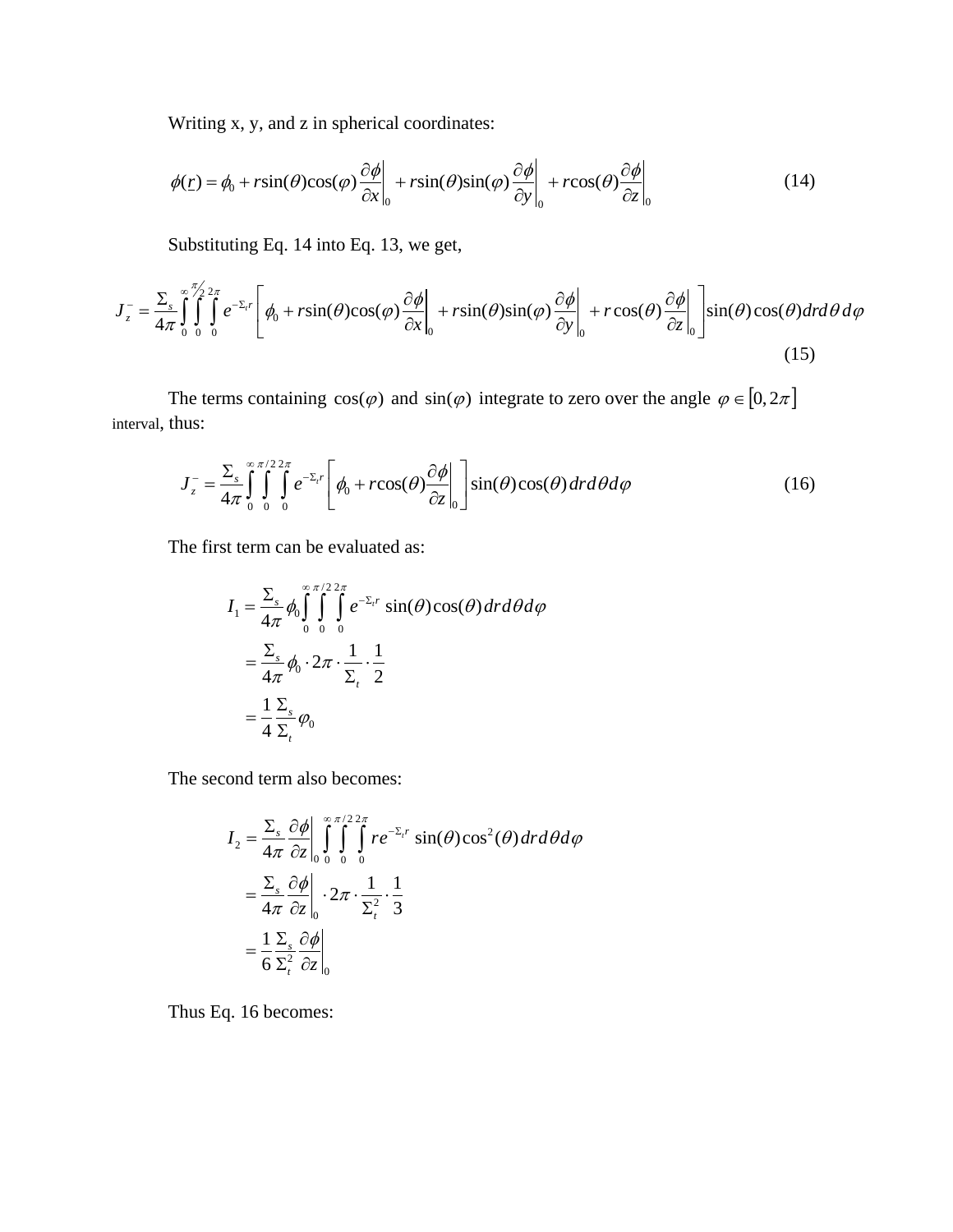$$
J_z^-=\frac{1}{4}\frac{\Sigma_s}{\Sigma_t}\phi_0+\frac{1}{6}\frac{\Sigma_s}{\Sigma_t^2}\frac{\partial\phi}{\partial z}\bigg|_0
$$
\n(17)

Similarly:

$$
J_z^+ = \frac{1}{4} \frac{\Sigma_s}{\Sigma_t} \phi_0 - \frac{1}{6} \frac{\Sigma_s}{\Sigma_t^2} \frac{\partial \phi}{\partial z} \bigg|_0
$$
 (18)

Substituting Eqs. 17 and 18 into Eq. 9, we can write:

$$
J_x = -\frac{1}{3} \frac{\Sigma_s}{\Sigma_t^2} \frac{\partial \phi}{\partial x} \Big|_0
$$
  
\n
$$
J_y = -\frac{1}{3} \frac{\Sigma_s}{\Sigma_t^2} \frac{\partial \phi}{\partial y} \Big|_0
$$
  
\n
$$
J_z = -\frac{1}{3} \frac{\Sigma_s}{\Sigma_t^2} \frac{\partial \phi}{\partial z} \Big|_0
$$
\n(19)

Substituting into Eq. 8, we get the expression for the current density after dropping the evaluation at the origin notation, since the origin of the coordinates is arbitrary:

$$
\underline{J} = -\frac{1}{3} \frac{\Sigma_s}{\Sigma_t^2} \left( \frac{\partial \phi}{\partial x} \hat{i} + \frac{\partial \phi}{\partial y} \hat{j} + \frac{\partial \phi}{\partial z} \hat{k} \right)
$$
  

$$
\underline{J} = -\frac{1}{3} \frac{\Sigma_s}{\Sigma_t^2} \nabla \phi = -\frac{1}{3} \frac{\Sigma_s}{\Sigma_t^2} \operatorname{grad} \phi
$$
 (20)

We define the "diffusion coefficient":

$$
D = \frac{\Sigma_s}{3\Sigma_t^2} \tag{21}
$$

Thus Fick's law for neutron diffusion is given by:

$$
\underline{J} = -D \nabla \phi \tag{22}
$$

It states that the current density vector is proportional to the negative gradient of the flux, and establishes a relationship between them under the enunciated assumptions. Notice that the gradient operator turns the neutron flux, which is a scalar quantity, analogous to the voltage and the temperature in other fields, into the neutron current, which is a vector quantity.

### **4. LIMITATIONS OF DIFFUSION THEORY**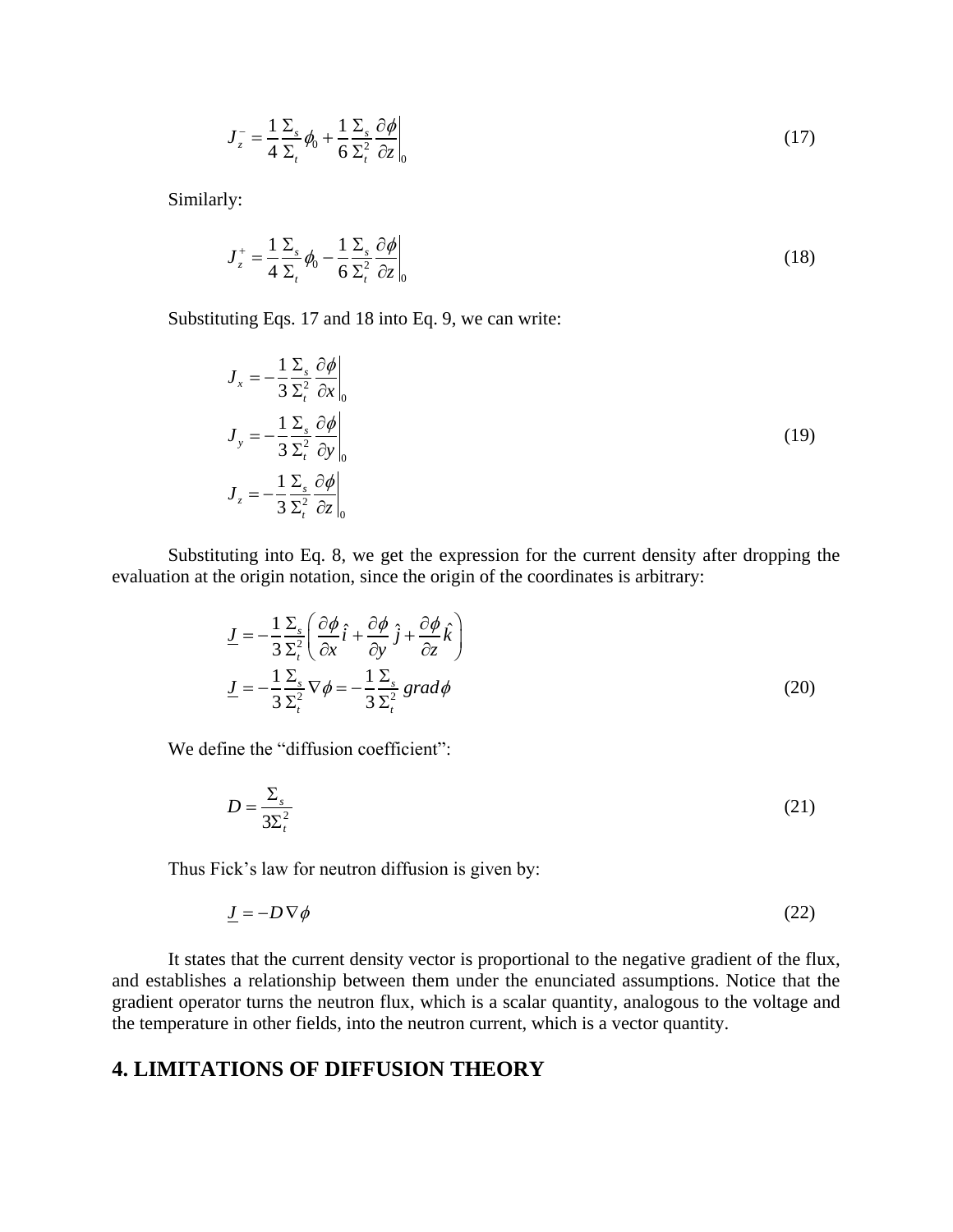Fick's law expresses the fact that if the gradient of the flux is negative, then the current density is positive. This means that the particles will diffuse from the region of higher flux to the region of lower flux through collisions in the medium. Fick's law imposes some limitations on the problems solved, because of the inherent assumptions, and it becomes invalid, needing corrections, under the following conditions:

#### **1. Closeness to boundaries:**

The derivation assumed an infinite medium. For a finite medium, Fick's law is valid only at points which are more than a few mean free paths from the edges of the medium. This is so, since the exponential term dies off quickly with distance, and only points of a few mean free paths from the point where the flux is computed make a significant contribution to the integral.

#### **2. Proximity to sources or sinks:**

It was assumed that the contribution to the flux is mostly from scattering collisions. Sources can be present. Because of the attenuation factor, however, a small number of the source neutrons will contribute to the flux if they are more than a few mean free paths from sources.

#### **3. Anisotropic LAB system scattering:**

Isotropic scattering in the LAB system occurs at low energies, but is not true in general. However, Fick's law is still valid with moderate anisotropy in scattering, if a modified form of the diffusion coefficient is used, based on transport theory. Such an expression for D is given by:

$$
D = \frac{1}{3\Sigma_s (1 - \mu)} \left( 1 - \frac{4}{5} \frac{\Sigma_a}{\Sigma_t} + \cdots \right) \tag{23}
$$

If  $\Sigma_a \ll \Sigma_t$  Eq, 23 reduces to:

$$
D = \frac{1}{3\Sigma_s (1 - \overline{\mu})} = \frac{1}{3\Sigma_{tr}} = \frac{\lambda_{tr}}{3},
$$
\n(24)

since:

$$
\Sigma_s (1 - \overline{\mu}) = \Sigma_{tr} = \frac{1}{\lambda_{tr}},
$$

where:  $\lambda_{tr}$  is the transport mean free path defined earlier.

#### **4. Highly absorbing media:**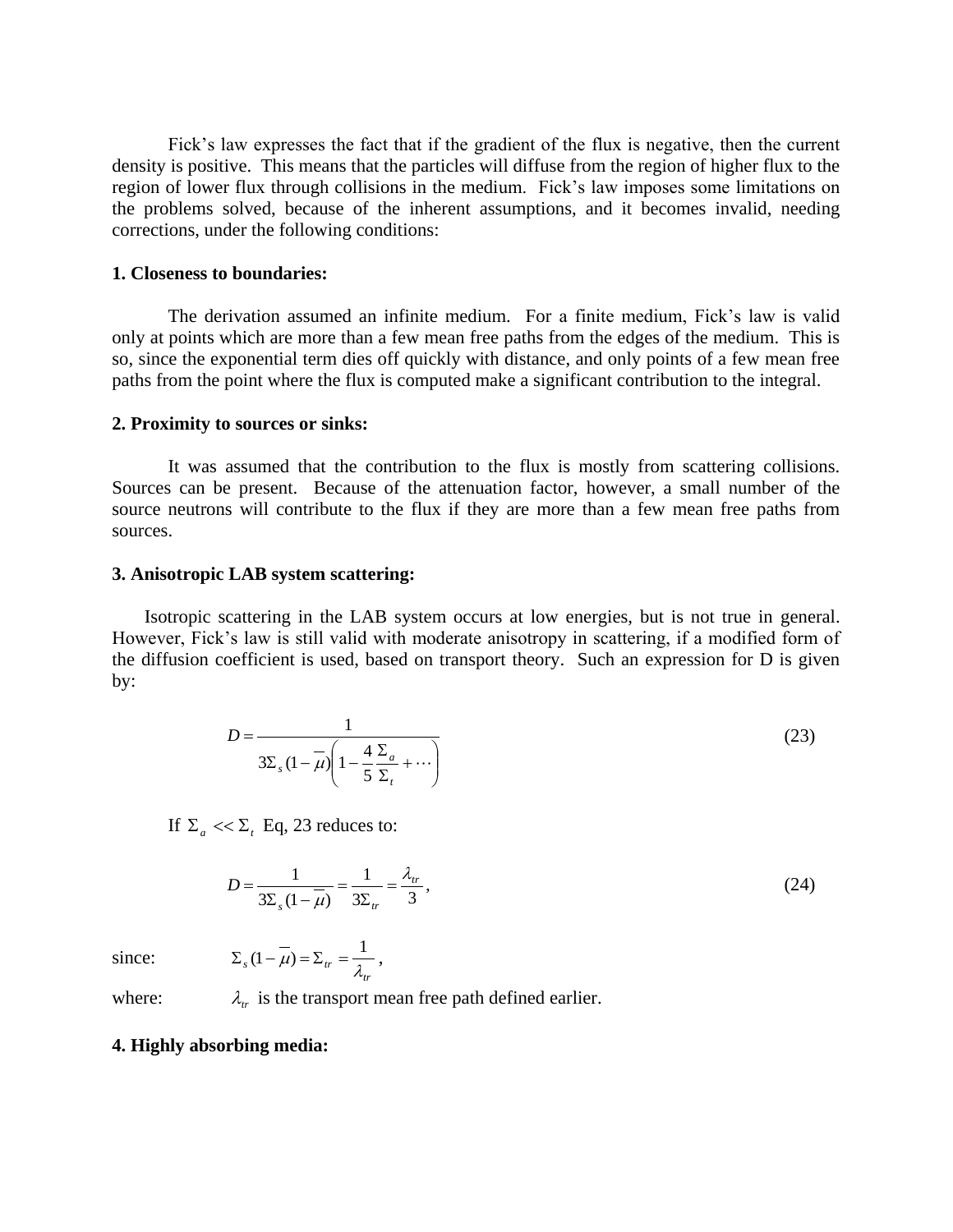The flux was expanded in a Taylor's series and was assumed as slowly varying. The flux however changes rapidly in strongly absorbing media. Thus Fick's law applies to systems in which:

$$
\Sigma_{\scriptscriptstyle a} << \Sigma_{\scriptscriptstyle s}
$$

When absorption is present, D should be computed using Eq. 23 and not Eqs. 24 or 21.

#### **5. Proximity to interfaces:**

The assumption of a uniform medium was used in the derivation of Fick's law. At the boundary between two media of different scattering properties, Fick's law is still valid, provided that the sharp change does not lead to a rapidly varying flux, which invalidates the Taylor's series expansions of the flux in the derivation. In fact, the second order derivatives, either integrate to zero, or cancel out in their contribution to  $J_z$ . The third derivatives do in fact contribute to the integral of  $J$ . Thus Fick's law would be valid if the second derivative of the flux does not vary appreciably.

#### **6. Rapidly time-varying flux**

It was assumed that the flux is independent of time. It is possible to relax this requirement if the change in  $\varphi$  is small during the time for a neutron to travel a few mean free paths. If the slow neutrons in a reactor have velocity of  $v \approx 10^5$  cm/sec, and their travel over three scattering mean free paths, then we can state that the time variation of the flux must satisfy the condition:

$$
\frac{\phi}{d\phi/}
$$
>  $\frac{3\lambda_s}{v} \approx \frac{3\lambda_s}{10^5}$  [sec]

which states that the time needed for the neutron to travel three mean free paths is smaller than the characteristic time for the neutron flux variation.

## **5. DERIVATION OF THE NEUTRON DIFFUSION EQUATION**

To derive the neutron diffusion equation we adopt the following assumptions:

1. We use a one-speed or one-group approximation where the neutrons can be characterized by a single average kinetic energy,

2. We characterize the neutron distribution in the reactor by the particle density  $n(r,t)$  which is the number of neutrons per unit volume at a position  $r$  at time t. Its relationship to the flux is:

$$
\phi(\underline{r},t) = \nu n(\underline{r},t)
$$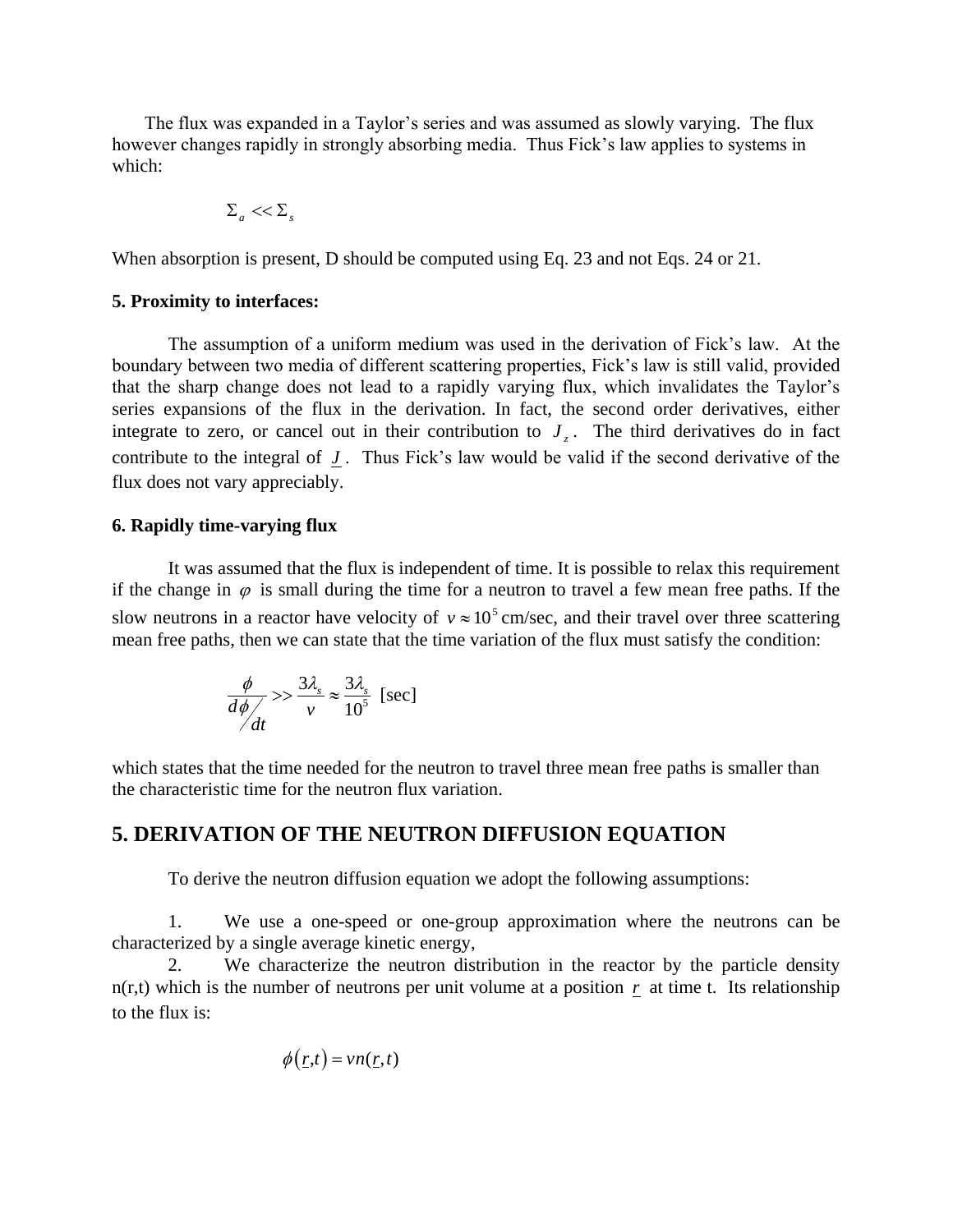We consider an arbitrary volume V and write the balance equation:

Ve consider an arbit<br>Time rate of change volume V and write the balance equation:<br>Production rate  $\begin{bmatrix} - \\ 1 \end{bmatrix}$  Absorptions  $\begin{bmatrix} - \\ 1 \end{bmatrix}$  Net leakage from Time rate of change<br>
of the number of<br>  $\begin{bmatrix} \frac{1}{2} \\ \frac{1}{2} \\ \frac{1}{2} \end{bmatrix}$   $\begin{bmatrix} \frac{1}{2} \\ \frac{1}{2} \\ \frac{1}{2} \end{bmatrix}$   $\begin{bmatrix} \frac{1}{2} \\ \frac{1}{2} \\ \frac{1}{2} \end{bmatrix}$   $\begin{bmatrix} \frac{1}{2} \\ \frac{1}{2} \\ \frac{1}{2} \end{bmatrix}$   $\begin{bmatrix} \frac{1}{2} \\ \frac{1}{2} \\ \frac{1}{2}$ Production rate  $\begin{bmatrix} - \\ 1 \end{bmatrix}$   $\begin{bmatrix}$  Absorptions  $\begin{bmatrix} 0 \\ 1 \end{bmatrix}$   $\begin{bmatrix} 1 \\ 0 \end{bmatrix}$   $\begin{bmatrix} 1 \\ 0 \end{bmatrix}$  the surface of V Time rate of ch<br>of the number<br>neutrons in V We consider an arbitrary volume  $\begin{bmatrix}$ <br> $\begin{bmatrix} \text{Time rate of change} \\ \text{6 d} \end{bmatrix} \begin{bmatrix} \text{Product} \\ \text{6 e} \end{bmatrix}$ We consider an arbitrary volume V and write the balance equation:<br>  $\begin{bmatrix}\n\text{Time rate of change} \\
\text{of the number of}\n\end{bmatrix} = \begin{bmatrix}\n\text{Production rate} \\
\text{in } V\n\end{bmatrix} - \begin{bmatrix}\n\text{Absorptions} \\
\text{in } V\n\end{bmatrix} - \begin{bmatrix}\n\text{Net leakage from} \\
\text{the surface of } V\n\end{bmatrix}$ Time rate of change<br>
of the number of<br>
neutrons in V<br>  $V$ <br>  $=$ <br>  $\begin{bmatrix} \text{Production rate} \\ \text{in} & \text{V} \end{bmatrix}$   $\begin{bmatrix} \text{Absorptions} \\ \text{in} & \text{V} \end{bmatrix}$   $\begin{bmatrix} \text{Net leakage from} \\ \text{the surface of} & \text{V} \end{bmatrix}$ 

The first term is expressed mathematically as:  
\n
$$
\frac{d}{dt} \left[ \int_{V} n(\underline{r}, t) dV \right] = \frac{d}{dt} \left[ \int_{V} \frac{1}{\nu} \phi(\underline{r}, t) dV \right] = \frac{1}{\nu} \left[ \int_{V} \frac{\partial}{\partial t} \phi(\underline{r}, t) dV \right]
$$

The production rate can be written as:

$$
\int\limits_V S(\underline{r},t) \ dV
$$

The absorption term is:

$$
\int\limits_V \Sigma_a(\underline{r}) \phi(\underline{r},t) \, dV
$$

and the leakage term is:

$$
\iint_{s} \underline{J}(\underline{r},t) \cdot \hat{n} ds = \iint_{V} \nabla \cdot \underline{J}(\underline{r},t) dV
$$

where we converted the surface integral to a volume integral by use of Gauss' Theorem or the divergence theorem.

Theorem. Substituting for the different terms in the balance equation we get:  
\n
$$
\int_{V} \frac{1}{v} \frac{\partial \phi(r,t)}{\partial t} dV = \int_{V} S(r,t) dV - \int_{V} \Sigma_{a}(r) \phi(r,t) dV - \int_{V} \nabla \cdot \underline{J}(r,t) dV
$$

or:

$$
\int_{V} \left( \frac{1}{v} \frac{\partial \phi(\underline{r}, t)}{\partial t} - S + \Sigma_a \phi + \nabla \cdot \underline{J} \right) dV = 0
$$
\n(25)

Since the volume V is arbitrary we can write: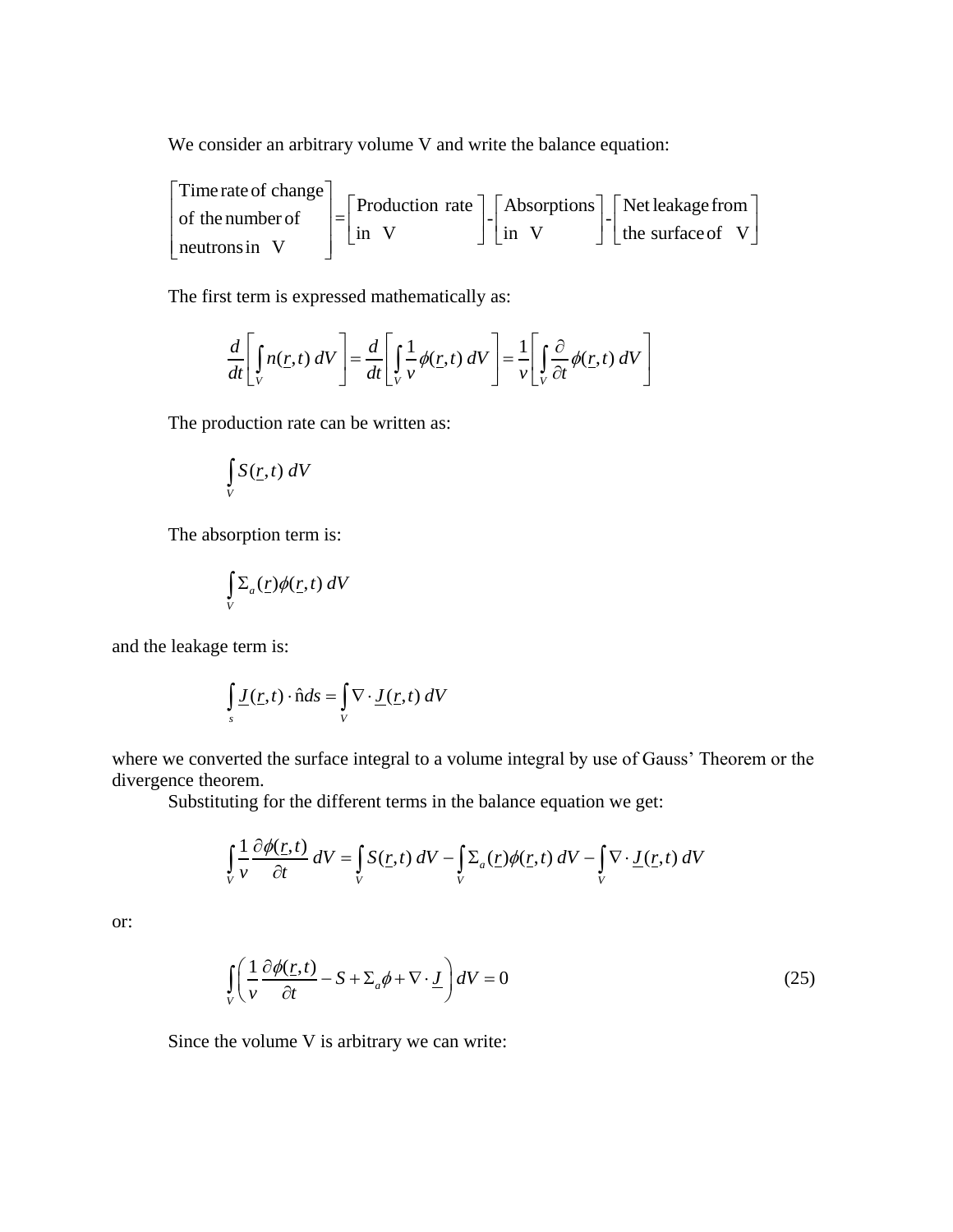$$
\frac{1}{v}\frac{\partial\phi(r,t)}{\partial t} = -\nabla \cdot \underline{J} - \Sigma_a \phi + S \tag{26}
$$

We now use the relationship between  $J$  and  $\varphi$  (Fick's law) to write the diffusion equation:

$$
\frac{1}{v}\frac{\partial\phi(\underline{r},t)}{\partial t} = \nabla \cdot [D(\underline{r})\nabla\phi(\underline{r},t)] - \Sigma_a(\underline{r})\phi(\underline{r},t) + S(\underline{r},t)
$$
\n(27)

This equation is the basis of much of the development in reactor theory using diffusion theory.

## **6. THE HELMHOLTZ EQUATION**

The diffusion equation (27) is a partial differential equation of the parabolic type. It also describes physical phenomena in heat conduction, gas diffusion, and material diffusion.

This equation simplifies in case the medium is uniform or homogeneous such that D and  $\Sigma_a$  do not depend on the position  $\underline{r}$  as:

$$
\frac{1}{v}\frac{\partial\phi(\underline{r},t)}{\partial t} - D\nabla^2\phi(\underline{r},t) + \Sigma_a\phi(\underline{r},t) = S(\underline{r},t)
$$
\n(28)

where we used the fact that the divergence of the gradient leads to the Laplacian operator:

 $\nabla \cdot \nabla = \nabla^2$ 

(29)

The Laplacian Operator  $\nabla^2$  depends on the coordinate system used:

2 2 2 2 2  $2\sqrt{a^2}$  $x^2$   $\partial y^2$   $\partial z$  $+\frac{\partial}{\partial x}$  $\partial$  $+\frac{\partial}{\partial x}$  $\partial$  $\nabla^2 \equiv \frac{\partial}{\partial x^2}$ 

Cylindrical: 
$$
\nabla^2 = \frac{1}{r} \frac{\partial}{\partial r} \left( r \frac{\partial}{\partial r} \right) + \frac{1}{r^2} \frac{\partial^2}{\partial \theta^2} + \frac{\partial^2}{\partial z^2}
$$
(30)

Spherical: 
$$
\nabla^2 = \frac{1}{r^2} \frac{\partial}{\partial r} \left( r^2 \frac{\partial}{\partial r} \right) + \frac{1}{r^2 \sin(\theta)} \frac{\partial}{\partial \theta} \left( \sin(\theta) \frac{\partial}{\partial \theta} \right) + \frac{1}{r^2 \sin^2(\theta)} \frac{\partial^2}{\partial \varphi^2}
$$
(31)

In case of symmetry around the angular variables  $\theta$  and  $\varphi$ , these equations simplify in the one dimensional case into:

Cartesian: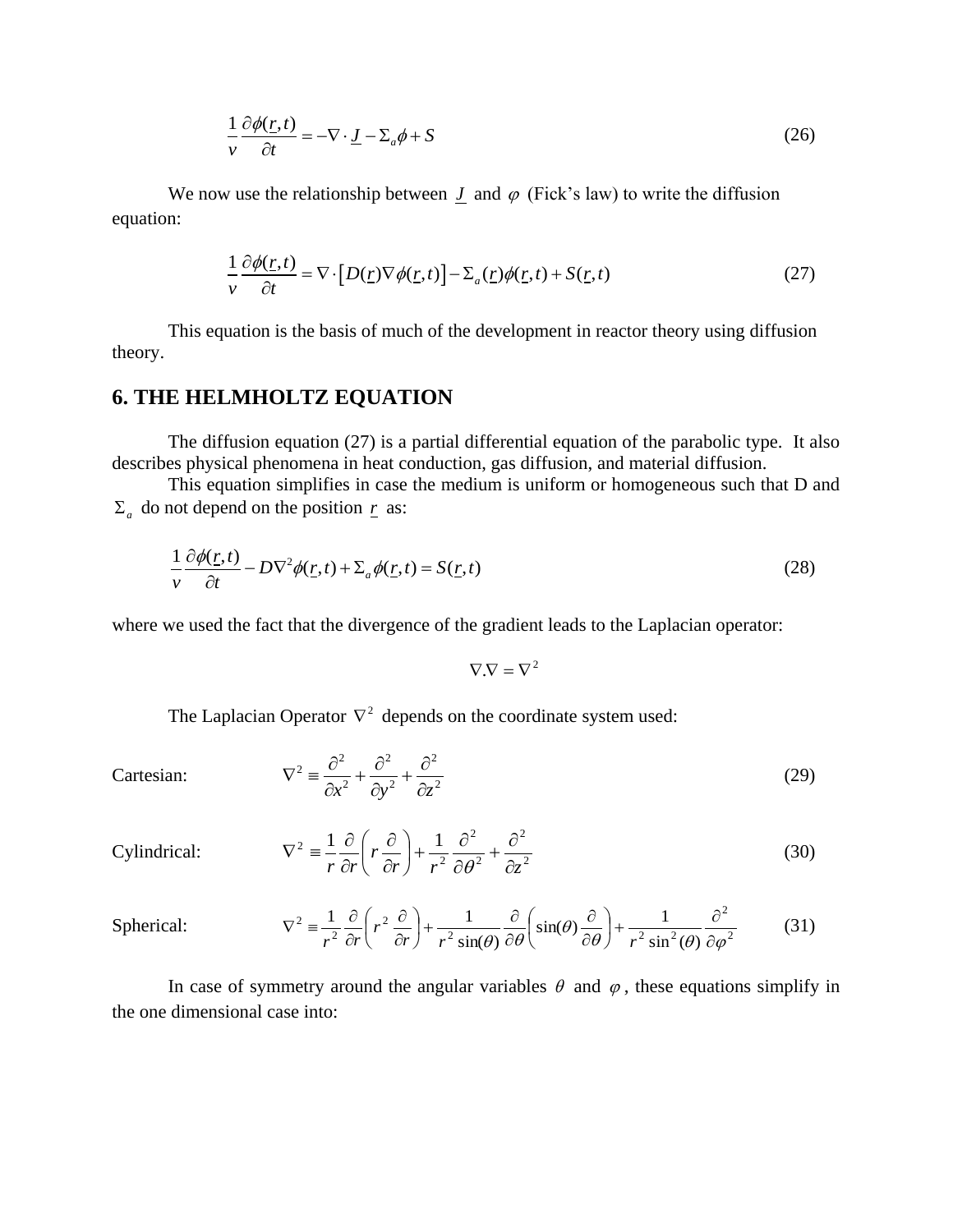$$
\nabla^2 \equiv \frac{1}{r^{\alpha}} \frac{d}{dr} \left( r^{\alpha} \frac{d}{dr} \right)
$$

where:  $\alpha = 0$ , for the cartesian coordinates,

 $\alpha = 1$ , for the cylindrical coordinates,

 $\alpha = 2$ , for the spherical coordinates,

and the partial derivative has been replaced by the total derivative.

When the flux is not a function of time, we use the steady state diffusion equation, or the scalar Helmholtz equation;

$$
D\nabla^2 \phi - \Sigma_a \phi + S = 0 \tag{32}
$$

which is a partial differential equation of the elliptic type.

The Helmholtz equation can be written as:

$$
\nabla^2 \phi(\underline{r}) - \frac{1}{L^2} \phi(\underline{r}) = -\frac{S(\underline{r})}{D}
$$
\n(33)

where  $L^2$ *a*  $L^2 = \frac{D}{\sqrt{D}}$  $\overline{\Sigma}$ , *L* is the diffusion length.

If on the other hand, the neutron density and flux are independent of position, we can write from Eqs. 28; considering  $div J = 0$ :

$$
\frac{1}{v}\frac{d\phi(t)}{dt} = S(t) - \Sigma_a \phi(t)
$$
\n(34)

which is a time dependent equation in the flux.

## **7. BOUNDARY CONDITIONS FOR THE STEADY-STATE DIFFUSION EQUATION**

Mathematically, for the Helmholtz equation the following boundary conditions are needed: either  $\phi$  or the normal derivative *n*  $\partial \phi$  $\partial$ , or a linear combination of the two must be specified.

Both  $\phi$  and *n*  $\partial \phi$  $\partial$ cannot be specified independently. Normally, boundary conditions are specified based on physical arguments that do not violate this condition.

#### **1. Vacuum Boundary Conditions:**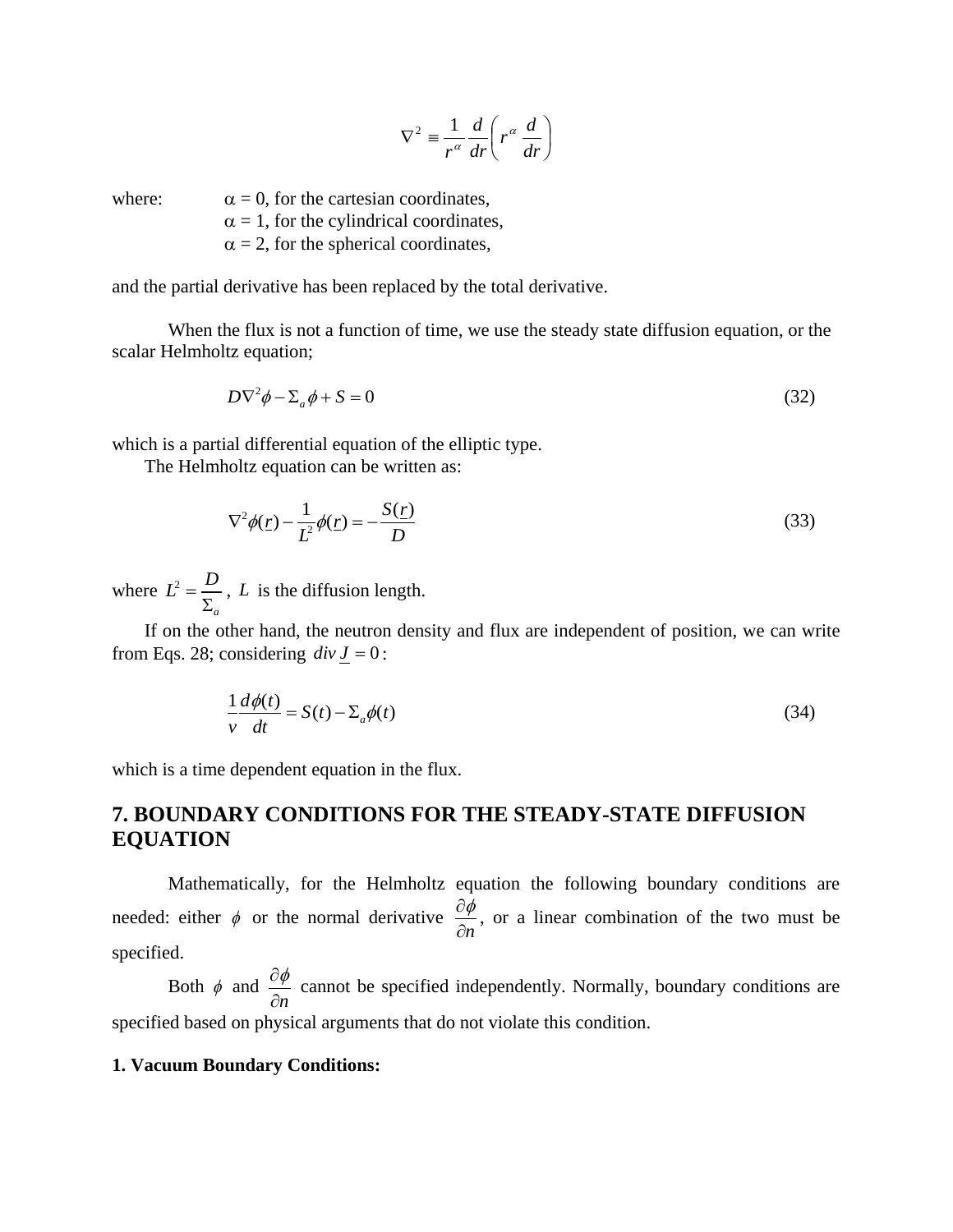The mean free path of neutron in air is much larger than in the reactor, so that it is possible to treat it as a vacuum in reactor calculations. If we consider no neutrons reflected from the vacuum back to the reactor core (Fig. 3), then we can write the equivalent to Eq. 17:

$$
J^{-}(x) = \frac{1}{4} \frac{\Sigma_s}{\Sigma_t} \phi_0 + \frac{1}{6} \frac{\Sigma_s}{\Sigma_t^2} \frac{\partial \phi}{\partial x}\bigg|_0 = 0
$$
\n(35)

Recalling that from the Fick's law derivation,

$$
D = \frac{\Sigma_s}{3\Sigma_t^2}
$$

we can write:

$$
J^{-}(x) = \frac{1}{4} \frac{\Sigma_s}{\Sigma_t} \phi_0 + \frac{D}{2} \frac{\partial \phi}{\partial x}\bigg|_0 = 0
$$
\n(36)

From which:

$$
\frac{1}{\phi_0} \frac{\partial \phi}{\partial x}\bigg|_0 = -\frac{1}{2D} \frac{\Sigma_s}{\Sigma_t} \tag{37}
$$

If at the boundary the material is mostly a scatterer  $(\sum_{a} \ll \sum_{i}$ , then  $\frac{2s}{\sum_{i} \approx 1}$  $\Sigma$ *t*  $s/\sqrt{s} \approx 1$ , and we can substitute for 3  $D=\frac{\lambda_{tr}}{2}$ :  $1 \partial \phi \Big|_{\infty} = 1 \Big|_{\infty} = 3 \cdot 1$  $\frac{1}{|x|_0} \approx -\frac{1}{2D} \approx -\frac{1}{2} \frac{1}{\lambda_{tr}}$  $\phi$  $\overline{\phi_0} \overline{\partial x} \Big|_0 \approx -\overline{2D} \approx -\overline{2} \overline{\lambda}_{tr}$  $\frac{\partial \phi}{\partial z} \approx -\frac{1}{2R} \approx -\frac{3}{2}$  $\partial$ (38)

However from the geometry of Fig. 3, if the diffusion theory is linearly extrapolated, we can write:

$$
\frac{\phi_0}{d} = \tan(\theta) = -\frac{\partial \phi}{\partial x}\Big|_0
$$
\n(39)

where d is the "extrapolated length".

 $_{0}$   $\alpha$   $_{\rm l0}$ 

Comparing Eqs. 38 and 39, we get:

$$
\frac{1}{\phi_0} \frac{\partial \phi}{\partial x}\bigg|_0 \approx -\frac{3}{2} \frac{1}{\lambda_r} = -\frac{1}{d}
$$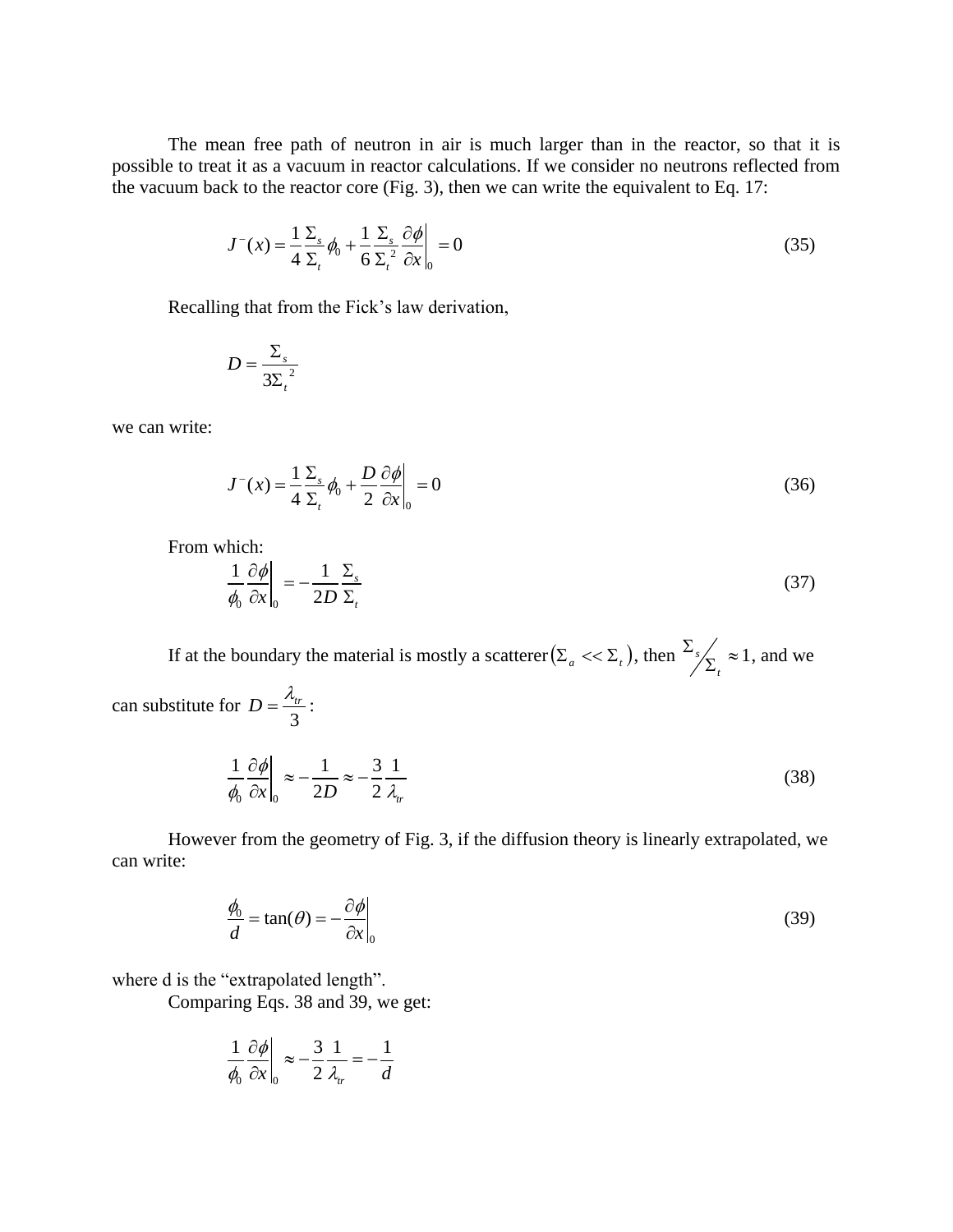from which:

$$
d \approx \frac{2}{3} \lambda_n \tag{40}
$$

More detailed analyzes give more complicated expressions for d in the situation of curved boundaries. For instance, for plane geometry, it is given by:

$$
d = 0.7104 \quad \lambda_{tr} \tag{41}
$$

The boundary condition is now enunciated as: "The flux vanishes at the extrapolated distance beyond the edge of the reactor surface", or:

$$
\phi(R+d) = 0\tag{42}
$$

where R is the reactor radius.



Figure 3. Geometry for the estimation of the extrapolation length in diffusion theory.

### **2. Interface boundary conditions:**